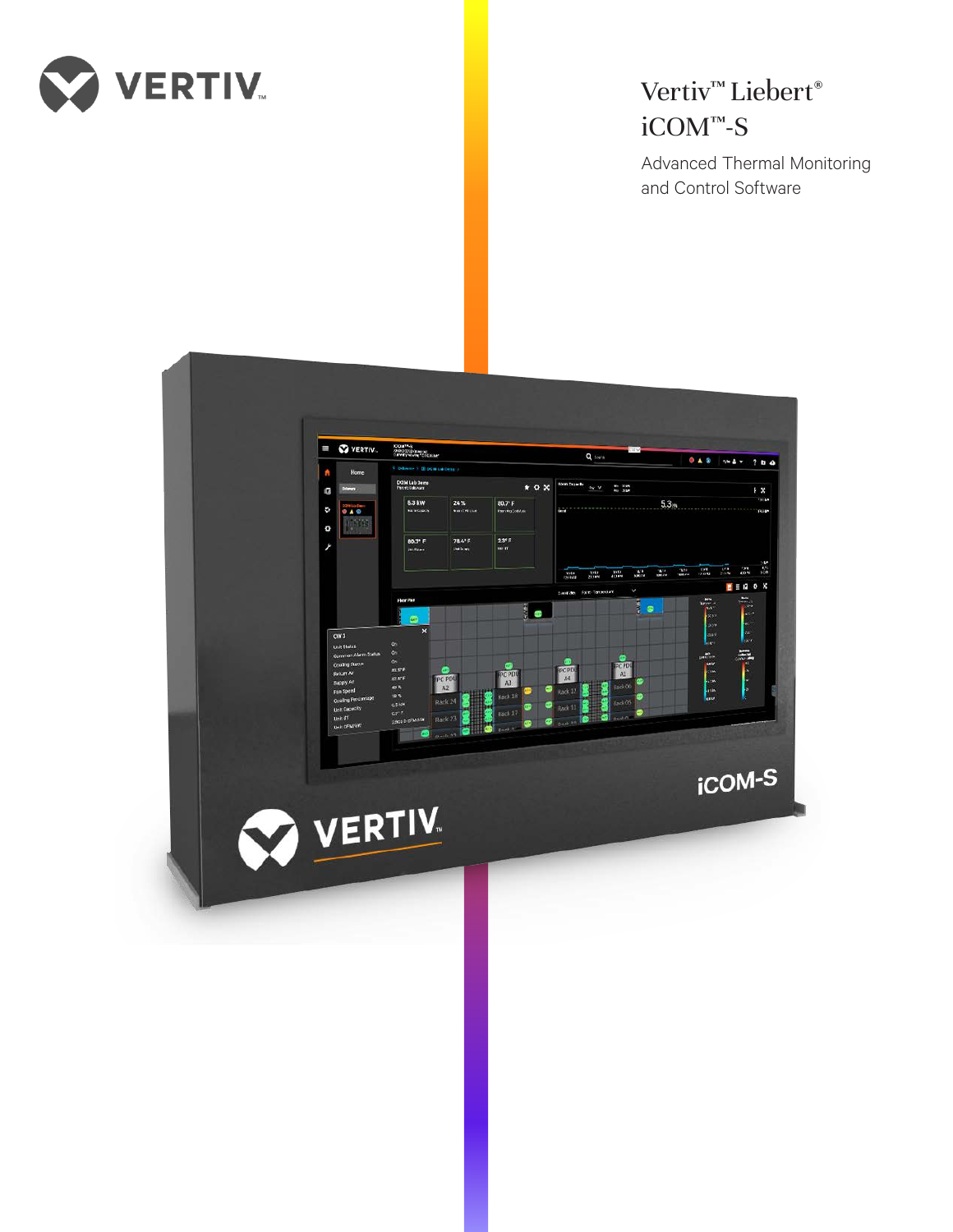### **Optimizing Thermal Management of Complex Data Centers**

Building and expanding data centers is a time-intensive enterprise, which takes staff effort and expertise as well as ongoing CapEx and OpEx investment. Your operational and data center teams seek to optimize the thermal management of your facility or network of facilities to protect high-performing equipment, maintain business operations and drive throughput, while reducing unnecessary energy costs.

## **Scaling Thermal Management Across Deployments and Facilities**

Liebert® iCOM™-S is data visualization software that provides your facility and data center management teams with advanced thermal monitoring and control that can reduce energy costs up to 40%, using advanced control algorithms. The software helps data center teams streamline the execution of critical tasks, such as auto-discovering devices, monitoring and managing thermal conditions, validating equipment changes and optimizing energy use.

Use iCOM-S™ to accomplish the following strategic data center objectives:

Deploy faster:

Liebert iCOM-S speeds deployment times with auto-discovery of Vertiv devices and use of intelligent system diagnostic tools. The software also includes building management system (BMS) integration wizards that give you increased access to data and capabilities not available with other systems.

#### Integrate easily:

Dynamically incorporate new thermal devices into controls, performance metrics, trends and statistical reporting with no reprogramming. Monitor multiple buildouts across campuses with a single desktop application, simplifying your BMS integration.

- Avoid configuration issues: Benefit from enhanced views of system data including dedicated commissioning and reporting screens. The software quickly aggregates connected device data and presents configuration values, enabling your team to identify and address issues, identifying and addressing issues if devices are misconfigured.
- Automate thermal management: Once the thermal management system is fully integrated, Liebert iCOM-S uses advanced automation algorithms and tools like hot-spot protection to help you control cooling settings and energy usage. Ensure optimal conditions for all your critical equipment and avoid hot spots, or temperature variations that can cause energy waste, increase system outages and damage expensive equipment.
- Simplify data analysis:

Liebert iCOM-S simplifies data ingestion and communication of thermal management data to other externally connected systems. Use system dashboards and reporting to verify thermal conditions. Leverage highly accurate, preprogrammed metrics and diagnostics to streamline any repairs. Harness a common application code to baseline data centers in different regions.

#### Optimize:

Gain a holistic view of your data center, while allowing any temperature sensor to be easily assigned to any unit group's control. Access thousands of data points that improve automation and ensure maximum uptime and energy savings. Use teamwork functionality, or the ability to collaborate on thermal monitoring and controls, to provide your staff with the connectivity, visibility and tools to coordinate changes.

**• Improve security:** Maintain tighter control over access to iCOM-S with corporate IT integration. Use multiple features to strengthen security, including a single secure interface, corporate domain user authentication, streamlined patch and firmware updates and parallel installs.

# **Accelerate Your Path to ROI**

iCOM-S provides your facility and data center teams with multiple benefits, including:

- Simplified, automated integration reduces human error
- Substantially decreased deployment and integration time
- Increased access to data for better data integrity and system visibility
- Up to 40% thermal energy reduction via advanced control algorithms
- Accelerated return on investment that is approximately one year for typical installations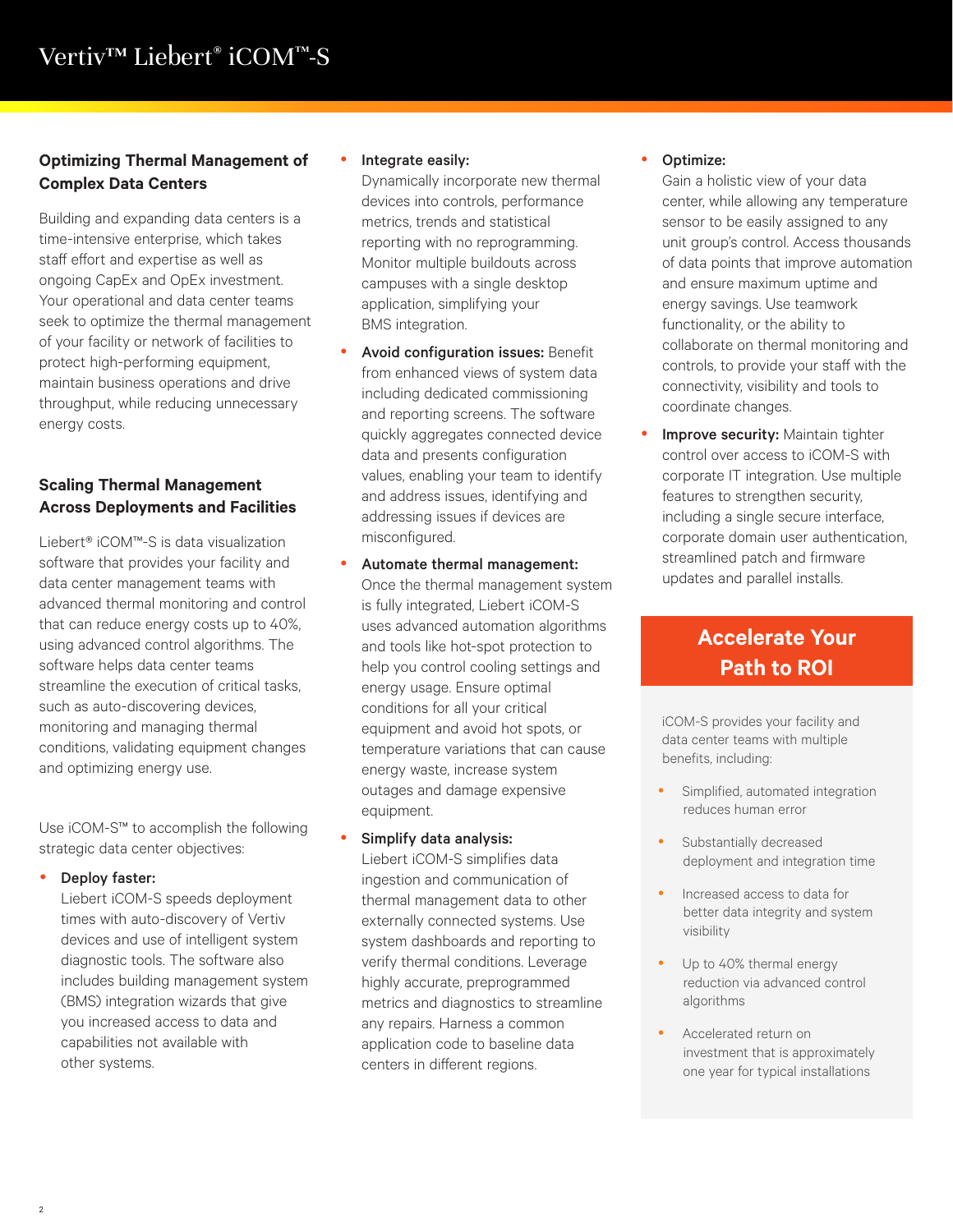

| Deployment Type (Approximate device<br>quantities may vary based on application) | <b>1U Form Factor</b> | <b>Touch Screen Panel</b>                                 | Installed Software (customer provided<br>VM/Server) |
|----------------------------------------------------------------------------------|-----------------------|-----------------------------------------------------------|-----------------------------------------------------|
| Small: Up to 20 Thermal Units + 100 wireless sensors                             | Best                  | Better                                                    | Good                                                |
| Medium: 20 to 75 Thermal Units + 250 wireless sensors                            | Good                  | Better                                                    | Best                                                |
| Large: More than 75 Thermal Units + 900 wireless sensors                         | $\sim$                | $\sim$ $-$                                                | Best (iCOM-S GW reauired)                           |
| <b>Cross Network Device Communication</b>                                        |                       | iCOM-S GW Required (Optional if not specifically labeled) |                                                     |

#### **Common Deployment Scenarios**

With iCOM-S™, data center teams leverage a common user interface and experience to execute different deployment scenarios. The following illustrations demonstrate three common scenarios.

#### **Scenario #1 – Smaller/Lightweight Deployments**

Data center teams seek a lower-cost solution that provides visibility into less than ten thermal units and one hundred wireless sensors. They can integrate lightweight controls by manipulating end-device set points. Teams can deploy and integrate devices easily via a pre-loaded appliance that can be rack- or wall-mounted. In most cases, iCOM-S provides a better experience at a lower cost than a scaled-down, thermal-only BMS could provide.

#### **Scenario #2 – Enterprise Facilities Deployments**

Medium to large enterprises typically seek enhanced thermal controls integration with 10 to 80 thermal units and 200 to 400 optional wireless sensors. For these facilities- and operationsfocused teams, we offer iCOM-S software pre-loaded on a wallmounted panel enclosure with a large 21.5" capacitive multi-touch screen. Software features include the cross-group sensor control, control feedback loop integration for reduced operational costs, and mass threshold and set point change capabilities of the iCOM-S software. Using a single IP address, iCOM-S either replaces direct-to-unit BMS connections or enhances it by adding aggregated thermal domain expert calculations for the entire connected system and space.

#### **Scenario #3 – Enhanced Software-Only Deployments**

Large enterprise and colocation customers require a higher level of IT/security integration, networking, and redundancy. The iCOM-S solution for this scenario includes software-only installations on a customer-provided server using network-connected iCOM-S Gateways. The iCOM-S Gateways enable secure network segregation and aggregation and deployable functionality and redundancy based on the application requirements. This approach enables customers to create a highly scalable solution that integrates well into their IT security and clustering environments. Software features valued by these customers include quickly deployed mirrored /duplicate buildouts, commissioning toolsets and automated reporting/data exports, enabling them to reduce operational costs.

iCOM-S meets customers' needs for a consistent experience across a multitude of applications. In addition, iCOM-S integrates with other Vertiv technology, such as the Vertiv™ Wireless Sensor Network (WSN) to help you efficiently and securely scale your data center management operations.

#### **Enabling Seamless Integration with Vertiv Wireless Sensor Network (WSN)**

Vertiv™ Wireless Sensor Network (WSN) is typically used in dynamic data centers where locations of racks or load within the data center change frequently. WSN helps teams reduce the long-term operating costs of having to run or modify sensor cabling throughout the data center.

In large data centers, WSN enables easier and faster scaling of the number and location of sense points and permits access to sensor mounting locations that prohibit wired sensors. Its longer range means WSN can provide coverage for larger areas, reducing deployment costs and network complexity.

This expandable sensor platform allows future sensor types to be added by expanding input/output ports on the front of sensors with minimal effort. It also operates as a stand-alone environmental application where needed, providing greater operational flexibility.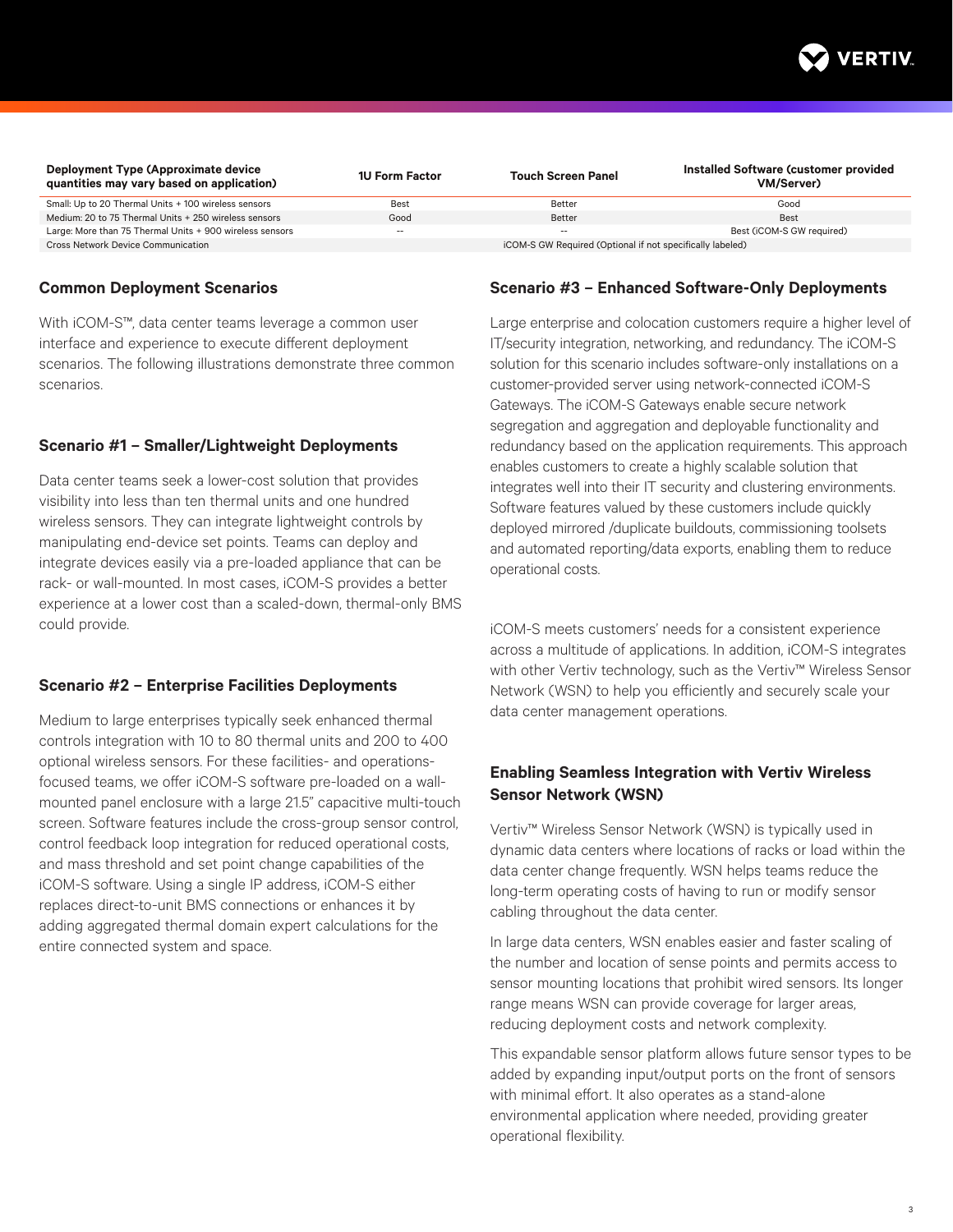#### **Benefits of using iCOM-S™ with Vertiv™ WSN include:**

- Seamless integration, since iCOM-S and Vertiv™ WSN are designed to function together.\*\*
- iCOM-S pulls event and diagnostic data from the Vertiv WSN into its systems for in-depth analysis.
- Vertiv WSN sets temperature thresholds for devices at scale, receives notifications when they are exceeded and provides synchronized device properties.
- iCOM-S triggers auto-discovery of devices, while Vertiv WSN secure communications prohibit rogue devices from joining the network.
- This highly secure platform uses a secure wireless protocol with proprietary data packet validation, layered encryption and user approval requirements.
- iCOM-S reads data from the wireless gateway via API/MQTT protocols. Users can communicate this data to a BMS using Modbus/ BACnet IP protocols.
- iCOM-S provides graphic representation and enhanced visualizations to guide wireless sensor placement.
- It integrates Vertiv WSN data into the iCOM-S thermal controls for maximum optimization.



| <b>Room Summary</b>                             |                |                                                                                |                   | $\circ x$<br>Calculations               |                |           |               |                                           |                        |                                    |                         |                             |                             | $\circ x$          |                 |                                       |                           |
|-------------------------------------------------|----------------|--------------------------------------------------------------------------------|-------------------|-----------------------------------------|----------------|-----------|---------------|-------------------------------------------|------------------------|------------------------------------|-------------------------|-----------------------------|-----------------------------|--------------------|-----------------|---------------------------------------|---------------------------|
| $77.7^{\circ}$ F                                |                | ALC: N                                                                         |                   | $98.1^{\circ} F$                        |                |           | Summary       |                                           | Room Ave Cold Ander    |                                    | Report Aug Hot Aide     | <b>Hoove Max Cold Atale</b> |                             | Room Mrs Cold Anda |                 | <b>Boon CFM Aust</b>                  | <b>Burn Capacity &gt;</b> |
| <b>Room Avg Coat Alsie</b>                      |                | <b>Room Avg Hot Able</b>                                                       |                   | <b>Broom Max Cold Alale</b>             |                |           |               | Room Max Cold Atsle                       | $0w \sqrt{ }$          | 70419<br><b>May</b><br>Max 902518  |                         |                             |                             |                    |                 |                                       | O E X                     |
| $72.4^{\circ}$ F<br><b>Shoom Min Cold Albin</b> |                | 109,204.0<br><b>CFM</b><br><b>Boon CITM Awalk</b>                              |                   | <b>571.3 kW</b><br><b>Room Capacity</b> |                |           | <b>Code</b>   |                                           |                        |                                    |                         | $102.5 - F$                 |                             |                    |                 |                                       | 102.518<br>60.0 - 8       |
| 64%                                             |                | 74,796,0 CFM                                                                   |                   | 130.9 CFM/<br>kw                        |                |           |               |                                           |                        |                                    |                         |                             |                             |                    |                 | 60.078<br>60.0 1                      |                           |
| <b>Boon Capacity Used</b>                       |                | <b>Boon CFM</b>                                                                |                   | <b>Boon CFMAW</b>                       |                |           |               | 7/72<br>7:00 AM                           | 7/22<br><b>RIDO AM</b> | 7/22<br>9:00 AM                    | 7/77<br><b>10:00 AM</b> | 7/22<br>11:00 AM            | 7/22<br>12:00 PM            | 7/22<br>100 PM     | 7/22<br>2:00 PM | $n\overline{n}$<br>3.00 PM            | 7/22<br>4.00 PM           |
|                                                 |                |                                                                                |                   |                                         |                |           |               |                                           |                        |                                    |                         |                             |                             |                    |                 |                                       | $B \equiv C X$            |
| <b>HVAC UMS</b><br>Thermal Unit Name            |                | Drug in column Needer wed shop it have to group by that column<br>T Oroup Name | T doort forme     | T state                                 | T Common Alarm |           | T Alarm Count | <b>W. Refunn Air</b><br>Temperature (* F) |                        | T linggily Air<br>Temperature (1F) |                         | T. Fan Speed (N)            | T Cooling<br>Percentage (%) |                    | T lineply Air   | <b>T</b> Reform Air<br>Sat Point (19) | ı                         |
| $10011 - 5$                                     | Oroup 5        |                                                                                | Ticketh Lab       | CH                                      | om             | ٠         |               | 95.0                                      |                        | 63.0                               | $\bullet$               |                             | ×.                          |                    | 73.4            | 73.0                                  |                           |
| $0.41 - 3$                                      | <b>Droup 3</b> |                                                                                | <b>South Lab</b>  | On.                                     | on             | o.        |               | 94.5                                      |                        | 55.4                               | m                       |                             | ٠                           |                    | 73.4            | 73.0                                  |                           |
| $(100.9-1)$                                     | <b>Group 3</b> |                                                                                | <b>South Lab</b>  | On                                      | OFF            | $\bullet$ |               | 94.1                                      |                        | 83.7                               | m                       |                             | ۰                           |                    | 73.6            | 73.0                                  |                           |
| $unkA-1$                                        | <b>Group 5</b> |                                                                                | South Lab         | <b>On</b>                               | <b>DR</b>      | $\bullet$ |               | 93.9                                      |                        | 67.5                               | $\bullet$               |                             | $\bullet$                   |                    | 73.4            | 73.5                                  |                           |
| 0.011117                                        | Group 3        |                                                                                | South Lab         | On.                                     | CHT            | $\bullet$ |               | 91.0                                      |                        | 63.7                               | $\bullet$               |                             | $\circ$                     |                    | 73.4            | 73.0                                  |                           |
| <b>UNITY-ST</b>                                 | Group 5        |                                                                                | South Lab         | o <sub>n</sub>                          | on             | $\bullet$ |               | 91.0                                      |                        | 47.5                               | $\bullet$               |                             | ×                           |                    | 73.4.           | 73.81                                 |                           |
| $1485 - 3$                                      |                | Group 3                                                                        | South Lab         | <b>OK</b>                               | <b>CHT</b>     | $\bullet$ |               | 90.7                                      |                        | 88.5                               | $\mathbf{r}$            |                             | $\bullet$                   |                    | 73.4.           | 73.0                                  |                           |
| 1948'7-'5                                       | Crove 5        |                                                                                | <b>South Lab</b>  | <b>Ch</b>                               | $\alpha$       | $\bullet$ |               | 40.0                                      |                        | 65.7                               | $\mathbf{a}$            |                             | $\bullet$                   |                    | 73.4            | 73.0'                                 |                           |
| Dutch 3                                         | Orougi 5       |                                                                                | <b>Timoth Lab</b> | <b>ON</b>                               | œ              | $\bullet$ |               | 85.6                                      |                        | 41.0                               |                         | <b>ALC</b>                  | $\bullet$                   |                    | 73.4            | 23.0                                  |                           |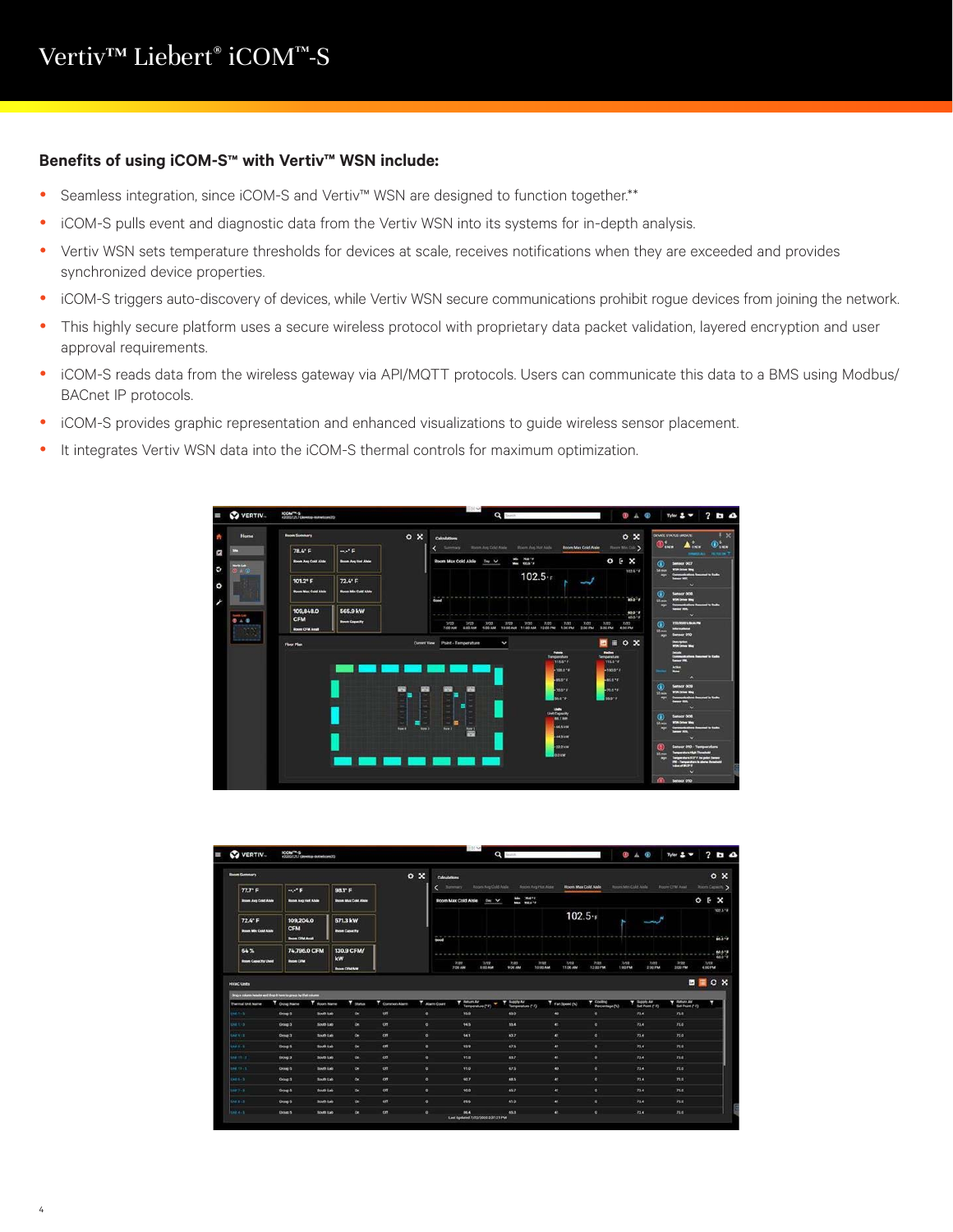